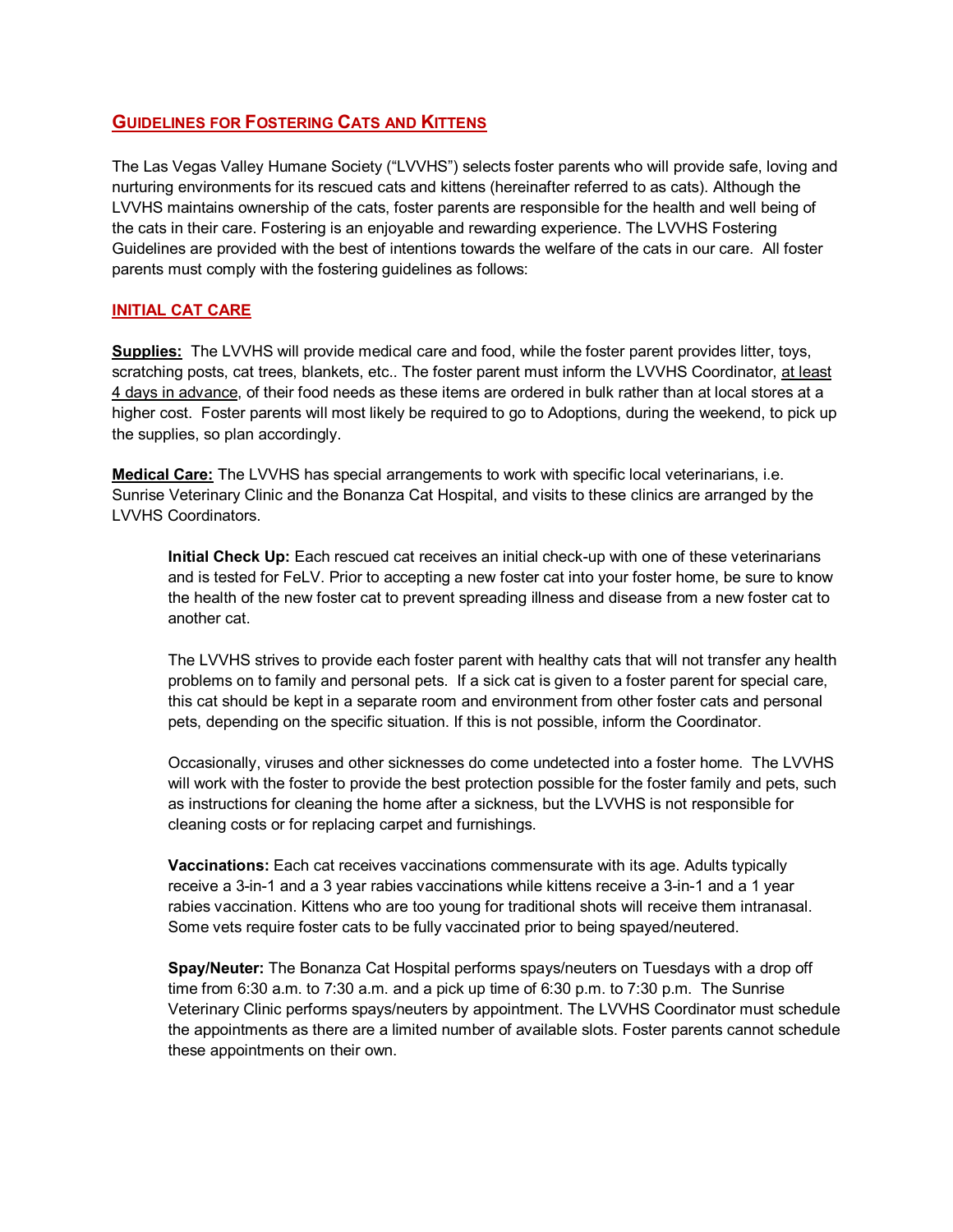Follow-up appointments requested by the veterinarian must be approved by a LVVHS Coordinator. Explain the reasons and circumstances for this visit to the LVVHS Coordinator.

**Micro-chip:** Confirm with the LVVHS that the foster cat is to be micro-chipped, and if so, make sure the foster cat is micro-chipped during its spay/neuter appointment.

## **ONGOING CAT CARE**

Foster parents are responsible for monitoring the health of their foster cats at all times. The foster cats must not be declawed, must be kept indoors only, at all times, and never in a garage.

**General Health:** Cats should have clean, shiny coats, clear eyes, a clean nose and ears, a normal appetite, regular urine and solid bowel movements in the litter box (no straining, struggling or signs of pain and, generally, no accidents). Kittens are often active and playful whereas adult cats' personalities will vary; however, no cats or kittens should be listless, lethargic, depressed, sullen or withdrawn.

**Kitten Care:** Kitten foster parents are additionally charged with monitoring the kittens' weight, mental development and growth. The LVVHS provides appropriate canned or powder milk (KMR) food which must be fed to the kittens multiple times a day. If this is not convenient, advise a Coordinator and the LVVHS will switch out the kittens for adult cats. If the kittens don't eat, or start loosing weight, immediately inform the Coordinator.

**Common Care:** Cat's nails require trimming every few weeks, kittens every week or so (if unsure how to trim nails, a Coordinator can do so at Adoptions). Play and massage kittens' paws so they adjust to the contact and nail trimming. Long hair cats will require brushing, as will short hair cats, but less frequently. Monitor the cat's teeth for any signs of red or swollen gums, decay, discoloration or pain. Introduce scratching posts to kittens and reinforce the use of them to adults.

**Common Problems:** Cats, and kittens especially, may initially experience diarrhea and/or vomiting. This may be caused by a change in diet, the wrong diet, stress, parasites or some other illness. Contact a Coordinator immediately as kittens can quickly dehydrate. Note signs of ear mites (dark, coffee grind consistency in the ear canal, redness, scratch marks from itching, cats often shake their heads), fleas, ring worm (round, flaky, patchy hair loss areas), worms (often near the anus, size and shape of a grain of rice), upper respiratory infection (discharge from nose and eyes, sneezing, unkept, dull coat) or any other sign indicating the cat does not feel well.

**Signs of Illness:** If a cat shows signs of illness, contact a LVVHS Coordinator immediately. The Coordinators are very experienced and may have an answer, diagnosis and/or medication available within the LVVHS system without the need for a veterinarian visit. If a cat needs professional medical attention, the LVVHS will arrange this as promptly as possible. If a foster parent doubts the Coordinator's advice, then another Coordinator can be consulted with an explanation of the prior Coordinator's initial diagnosis, recommendation, and reasons why the foster parent remains concerned.

**Take Notes:** If a foster cat is ill, keep an accurate log of the details such as the cat's signs, symptoms, and circumstances, when, where, what and how much was eaten, how many meals were skipped, how many bowel movements, the consistency, color, times, what precipitated the vomiting, the color and consistency of any discharge, etc. etc. This information will be helpful to diagnose, treat and monitor the cat's through its recovery. If medication is required, a log is often helpful to keep track of which cats have received their medicine, the dose, the time, etc.